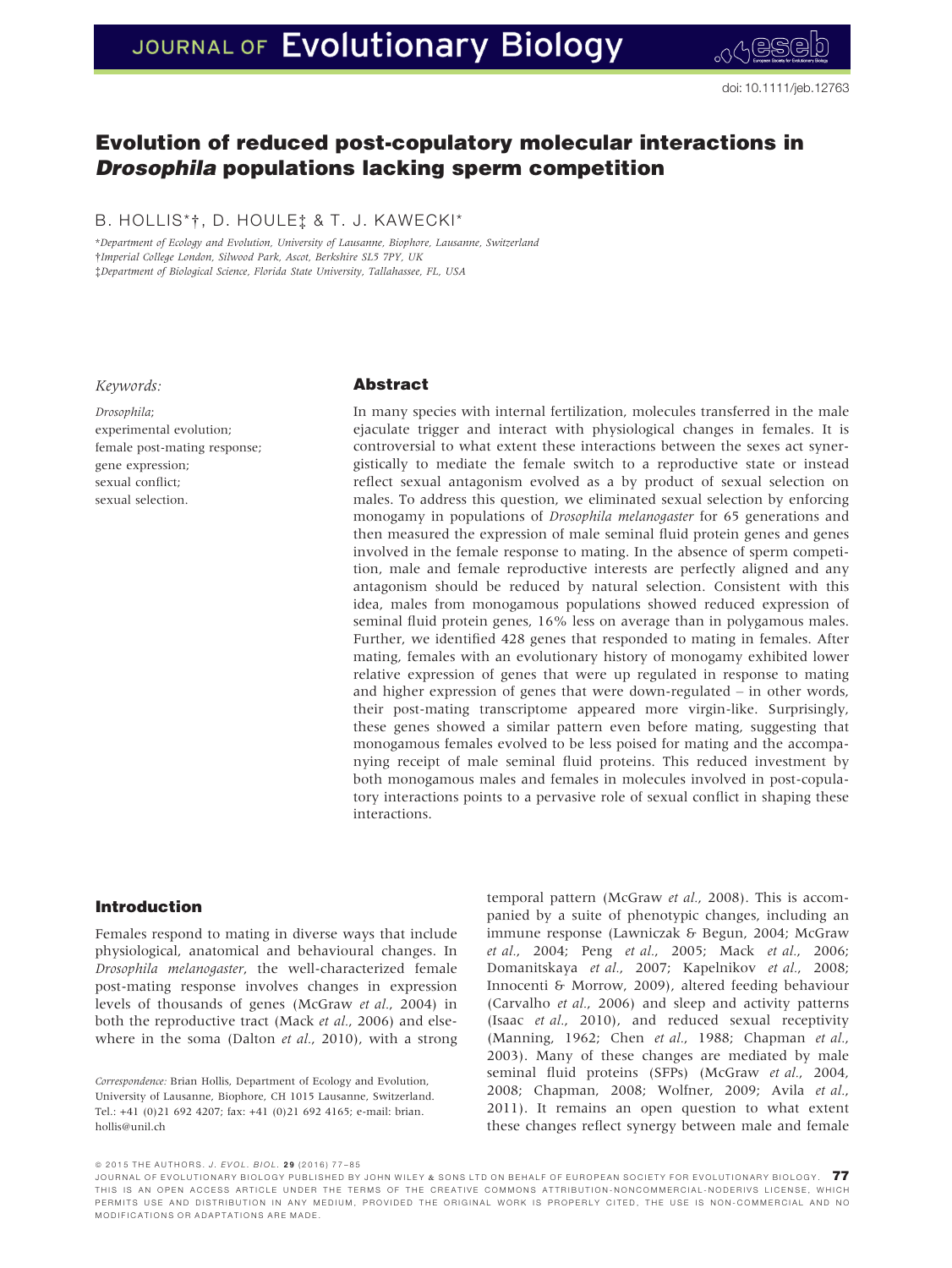molecules generating a female's post-mating transition to a reproductive state versus antagonistic interactions fuelled by sexual conflict.

On the surface, sexual molecular interactions in Drosophila often appear to function cooperatively. For example, the switch to a reproductive state involves female processing of male-derived molecules (Park & Wolfner, 1995; Heifetz et al., 2005; Ram et al., 2006; Mueller et al., 2008) that trigger ovulation (Monsma & Wolfner, 1988; Heifetz et al., 2000). SFPs, but not sperm, are also necessary for conformational changes in female anatomy that allow sperm to enter storage (Heifetz & Wolfner, 2004; Adams & Wolfner, 2007; Avila & Wolfner, 2009). Some of this transition to storing sperm is regulated by interactions between SFPs and innervated stretches of the reproductive tract (Heifetz & Wolfner, 2004). Later, in order for fertilization to occur, both female secretions (Prokupek et al., 2008) and male SFPs (Ram & Wolfner, 2007) are required. Perhaps the most compelling evidence of synergy comes from recent studies demonstrating a stepwise seminal fluid proteolytic cascade with diverse effects on reproductive processes (LaFlamme et al., 2012) that requires both male and female contributions (LaFlamme et al., 2014).

However, the female reproductive tract also acts as an arena for sexual conflict – the optimal outcome of sexual interactions is likely to differ between males and females. First, sperm and SFPs have presumably been selected to increase the male's success in direct sperm competition with the sperm of other males within the female reproductive tract (Parker, 1970). This function of SFPs is supported by the fact that males transfer more SFPs during mating if another male is present, implying a greater risk of sperm competition (Wigby et al., 2009). Some of the female response to mating may exist to influence the outcome of this competition via cryptic female choice (Eberhard, 1996), but males would be selected to overcome this. Consistent with this notion, paternity is known to be affected by both male (Clark et al., 1995; Hughes, 1997) and female (Clark & Begun, 1998; Giardina et al., 2011; Lupold et al., 2013) genotype, often in a nonadditive way (Clark et al., 1999; Chow et al., 2010). Second, SFPs influence female behaviour or physiology in a way that makes her less likely to mate again (Manning, 1962; Chen et al., 1988; Chapman et al., 2003). This is advantageous to the male, but may be disadvantageous to the female – females in insects usually experience a net benefit from multiple mating (Arnqvist & Nilsson, 2000). Third, SFPs inflict direct costs on females in terms of reduced lifetime reproduction or lifespan (Chapman et al., 1995; Lung et al., 2002; Wigby & Chapman, 2005; Mueller et al., 2007). Even if some of those costs are compensated by improved offspring quality (Priest et al., 2008), the majority of evidence suggests strong net costs for females upon receipt of SFPs; thus, selection should favour a female response

that counteracts this effect. Molecular evolutionary patterns support this role for sexual conflict, as the family of SFP genes (comprising at least 140 members (Findlay et al., 2008)) are rapidly evolving at the sequence level (Swanson & Vacquier, 2002). The female side of this putative arms race, involving primarily proteases expressed in the reproductive tract, also shows evidence of rapid evolution (Lawniczak & Begun, 2007) and a signature of strong selection (Panhuis & Swanson, 2006).

One way to test the extent to which male and female contributions are operating cooperatively or antagonistically is to study how they evolve if sexual selection is experimentally eliminated. Removing female choice and competition for mates eliminates sexual conflict – any amount of harm to females would become detrimental to the reproductive success of both sexes. Therefore, if antagonism dominates these post-copulatory molecular interactions, the levels of expression of male SFP genes and the magnitude of the female post-mating transcriptional response should both be reduced by the action of natural and sexual selection. In contrast, male SFP gene expression along with any elements of the female postmating transcriptional response that control the switch to and maintenance of a reproductive state would be sexually synergistic and not expected to diminish in the absence of sperm competition. Consistent with the former prediction, Innocenti et al. (2014) reported that genes known from previous work (Innocenti & Morrow, 2009) to be up regulated after mating show lower expression in mated females originating from populations evolving without sperm competition; the opposite was observed for genes found to be down-regulated after mating. However, because female gene expression before mating was not measured, it is unclear to what extent these differences represent a weaker transcriptional response to mating rather than a baseline difference already present in virgin females. The latter possibility is predicted by the hypothesis that females are molecularly 'poised' for receipt of SFPs (Heifetz & Wolfner, 2004; McGraw et al., 2004). We tested these alternative predictions about the relative roles of synergy and antagonism by allowing *D. melanogaster* populations to evolve either with or without sperm competition for 65 generations and then measuring the expression of genes involved in molecular interactions between the sexes, in both males and virgin and mated females.

### Materials and methods

#### Experimental evolution

The evolving fly populations used in the experiments have been described previously (Hollis & Houle, 2011; Hollis & Kawecki, 2014). Three polygamous populations and three monogamous populations were established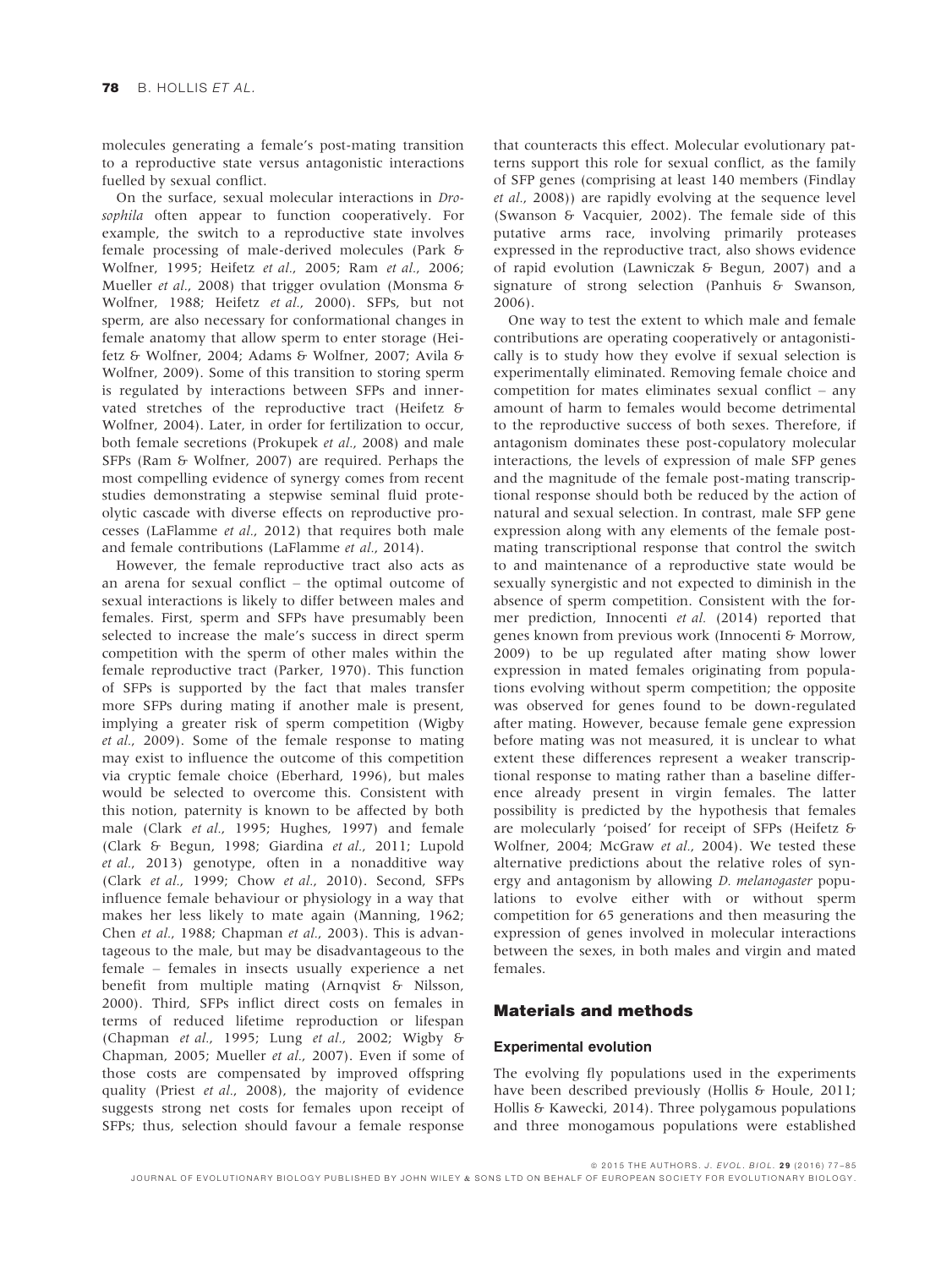from a long-term laboratory population and maintained with a census size of 200 adults per generation. In the monogamous populations, virgin females were randomly paired with virgin males. In contrast, groups of five virgin females were combined with groups of five virgin males in the polygamous populations. After 2 days of interaction, males from all populations were discarded and females placed into two bottles per population, each with 50 females. Females were then allowed to spend 3 days laying eggs in these bottles, which were the source of the next generation's flies. Under this design, polygamous populations experience competition for mates, both directly (e.g. scramble competition or aggressive interactions) and indirectly (e.g. sperm competition), as well as mate choice; monogamous populations experience no competition for mates. The six populations had undergone 65 generations of experimental evolution at the time of the experiments.

#### Gene expression profiling

All populations were first reared in the monogamous mating system for one generation to control for any nongenetic differences (e.g. maternal effects) that might be caused by the evolutionary regime. Virgin males and females were then collected and held in same sex groups of 10 individuals. After 3 days, 20 females from each population were individually paired with 20 males from the same population and observed until mating occurred. After mating, females and males were separated, and 24 h later, RNA was extracted from 10 mated females from each population. The remaining females and males were kept as virgins during these 24 h, and RNA was extracted from 10 virgin males and 10 virgin females at the same time as the mated females, when all flies were 4 days old. In all samples, total RNA was extracted from whole flies using RNAzol (Molecular Research Centre, Cincinnati, OH, USA). Double-stranded cDNA was then synthesized using Invitrogen Superscript II kit, fluorescently labelled, and hybridized to Roche Nimblegen 12x135k arrays. From each of the 6 experimentally evolved populations, virgin female, mated female and virgin male cDNA were each hybridized on separate arrays, for a total of 18 arrays used in the experiment. Data for virgins were previously used as part of another study (Hollis et al., 2014).

#### Analysis

Raw signal intensity values for all probes were preprocessed using the RMA (Robust Multichip Average) algorithm (Bolstad et al., 2003; Irizarry et al., 2003). For genes with multiple probe sets, only the one with the highest average signal intensity was retained for analysis, leaving 13,995 genes total for downstream analysis. We filtered the bottom one-third of signal intensities

from both virgin and mated female data, leaving 9,139 genes, to limit the number of statistical tests performed. All analyses were performed using PROC MIXED in SAS (SAS Institute, 2011).

For males, we examined 138 SFP genes from Findlay et al. (2008) that are present on the Nimblegen arrays. We modelled gene expression with a fixed effect for selection regime to test for differential expression of each SFP gene. We then used a single paired t-test to investigate whether there was a significant difference in the average expression level of this entire class of SFP genes between the two selection regimes.

For females, we fit a mixed model for each gene where female gene expression was predicted by the fixed effects of selection regime (monogamy versus polygamy) and female mating status (virgin versus mated) and their interaction, including replicate population nested within selection regime as a random effect. Power to detect individual genes with significantly different responses to mating in the two regimes (a selection regime x mating status interaction) after false discovery rate (FDR) correction is limited with only three replicate populations in each selection regime. We therefore focused our analysis on a broad set of genes that respond to mating (a significant mating status effect) at an FDR of 20%. We used paired t-tests to compare average gene expression in the two regimes for this class of mating-responsive genes, analysing genes up regulated after mating and genes down-regulated after mating separately, for both virgin and mated females. We used the same approach to compare the change in average gene expression after mating for these up and down-regulated genes. We tested this list of mating-responsive genes for enrichment of Gene Ontology terms using FlyMine (Lyne et al., 2007) with default settings and used the FlyAtlas data set and classifications (Chintapalli et al., 2007) to determine patterns of gene expression in the reproductive tract (ovaries and spermatheca).

#### Results

#### Male seminal fluid protein genes

Males evolved under monogamy expressed SFP genes 16% less on average than males from polygamous populations  $(t_{137} = -8.39, P < 0.0001, Fig. 1)$ . In total, the estimates of expression levels of 80% of these SFP genes (111/138) were lower in monogamous than polygamous males, although no individual genes were significantly different between regimes at an FDR of 20% (Table S1).

#### Female post-mating response

We detected 428 genes that changed in expression after mating in our populations (based on the main effect of

ª 2015 THE AUTHORS. J. EVOL. BIOL. 2 9 (2016) 77–85

JOURNAL OF EVOLUTIONARY BIOLOGY PUBLISHED BY JOHN WILEY & SONS LTD ON BEHALF OF EUROPEAN SOCIETY FOR EVOLUTIONARY BIOLOGY.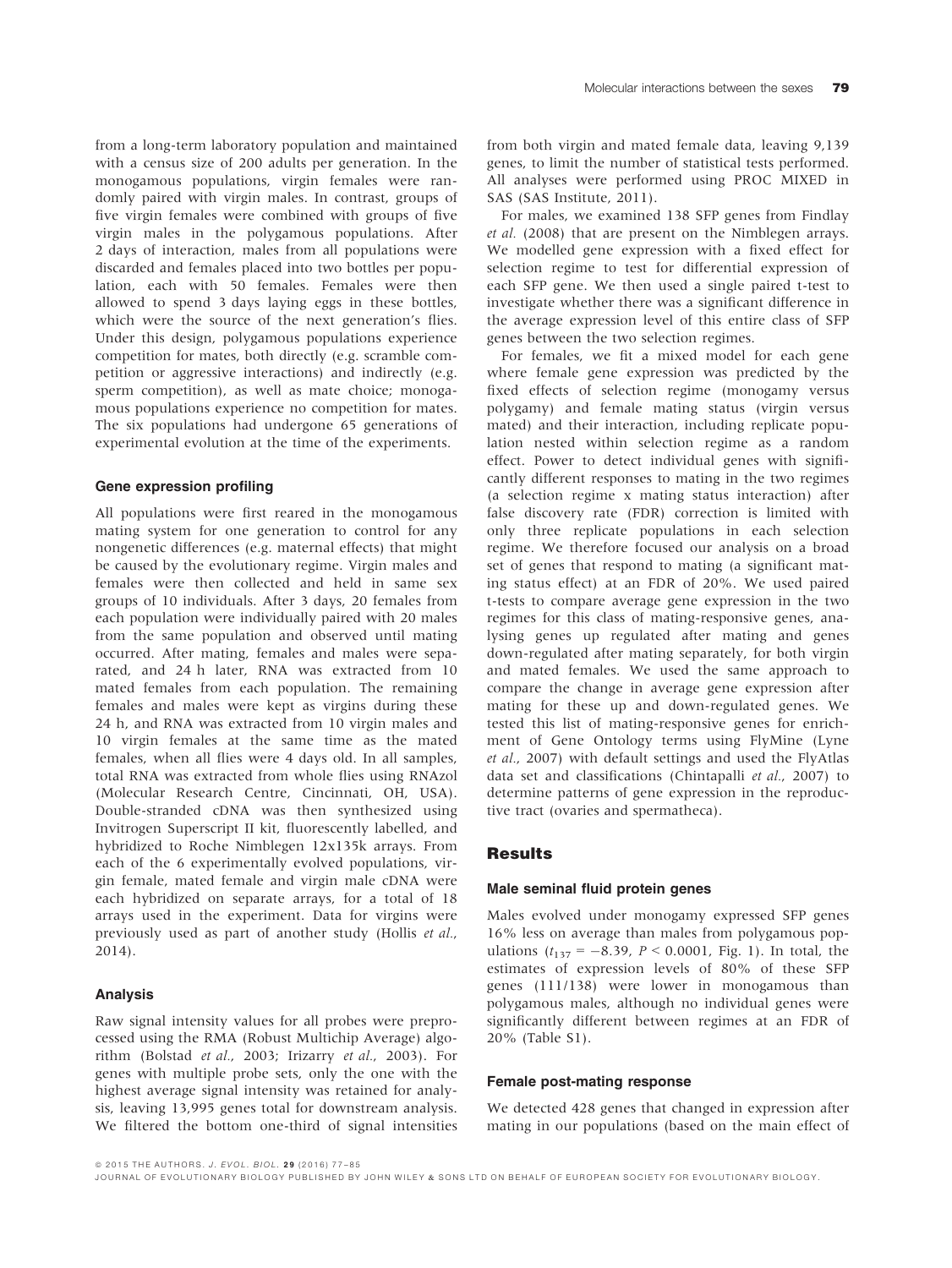

**Fig. 1** Seminal fluid protein genes ( $n = 138$ ) showed reduced expression in monogamous populations relative to polygamous populations. \*\*\*  $P < 0.001$ .

mating status across both regimes), 283 of which were up regulated and 145 down-regulated (Table S2). Of these detected genes, over half (220) show at least moderate expression in the reproductive tract based on FlyAtlas data (Chintapalli et al., 2007). As expected, the 428 mating-responsive genes were significantly enriched in gene ontology categories associated with reproduction (Table S3).

On average, the relative expression of genes which are up regulated in response to mating was lower in females from monogamous than polygamous populations. This held for both premating (Fig. 2a,  $t_{282} = 7.87$ ,  $P < 0.0001$ ) and post-mating (Fig. 2b,  $t_{282} = 13.43$ ,  $P \le 0.0001$ ) levels of expression. The opposite held for genes down-regulated in response to mating: monogamous females showed a trend towards higher relative expression before mating (Fig. 2d,  $t_{144} = -1.84$ ,  $P = 0.067$ ) and had significantly higher expression after mating (Fig. 2d,  $t_{144} = -6.81$ ,  $P < 0.0001$ ). Monoga-



Fig. 2 Relative expression in monogamy  $(\log_2 M$ onogamy –  $\log_2 P$ olygamy) for those genes upregulated after mating (a, c) and downregulated after mating (b, d). Monogamous females showed virgin-like expression profiles—lower premating (a) and post-mating (c) expression of genes that are upregulated in response to mating, as well as higher premating (b) and post-mating (d) expression of genes that are down-regulated in response to mating.  $***P < 0.001$ .

© 2015 THE AUTHORS. J. EVOL. BIOL. 29 (2016) 77-85 JOURNAL OF EVOLUTIONARY BIOLOGY PUBLISHED BY JOHN WILEY & SONS LTD ON BEHALF OF EUROPEAN SOCIETY FOR EVOLUTIONARY BIOLOGY.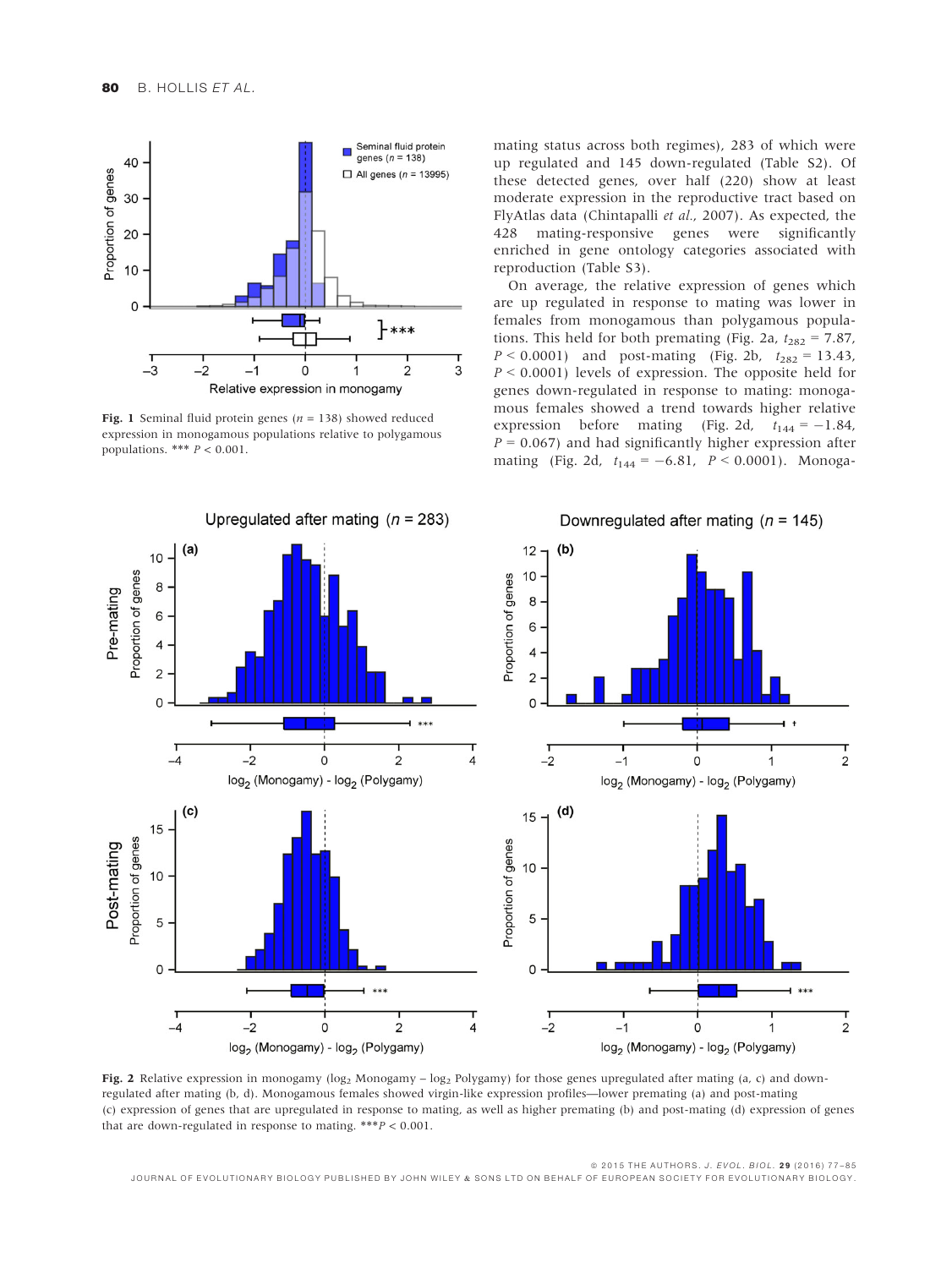

Fig. 3 The change in gene expression after mating for monogamous and polygamous selection regimes for those genes upregulated after mating (a) and down-regulated after mating (b). There was no difference between selection regimes in the strength of the response to mating for those genes upregulated after mating (a), but for those genes down-regulated after mating the monogamous regime showed a significantly weaker response (b). \*\*\*P < 0.001.

mous females were therefore more virgin-like in gene expression profile both before and after mating than were polygamous females.

The magnitude of change in expression of the class of genes up regulated in response to mating was not significantly different between monogamous and polygamous regimes (Fig. 3a,  $t_{282} = -1.28$ ,  $P = 0.201$ ). For genes down-regulated in response to mating, though, monogamous flies showed on average an 8% weaker transcriptional response to mating (Fig. 3b,  $t_{144} = 6.36$ ,  $P \le 0.0001$ ). In fact, of the mating-responsive genes with the strongest evidence of evolutionary change in postmating response (selection regime x mating status interaction  $P < 0.05$ , Table S1), nearly all (30 of 33) showed a greater response to mating in polygamous than monogamous populations. The effect of mating on these 33 genes was on average 22% greater in polygamous populations.

# **Discussion**

We studied how the expression of male seminal fluid protein genes and genes involved in female physiological response to mating evolved in the absence of sexual selection and sexual conflict. We tested alternative predictions based on the hypotheses that the male–female interactions these genes mediate are mostly synergistic, regulating the switch of female physiology to reproduction, or mostly antagonistic, driven by sexual conflict (Parker, 1979). The broad pattern of evolutionary change in the expression of genes involved in this interaction, evident in both males and females from populations maintained under enforced monogamy, supports a prevailing role for sexual conflict.

First, we found that males from monogamous populations showed an overall pattern of reduced expression of seminal fluid protein (SFP) genes. Levels of gene expression normally explain a large part of the variance in protein levels (de Sousa Abreu et al., 2009), particularly for secreted products. This reduced investment in SFPs would not be expected if SFPs had a positive effect on female reproductive output, because under monogamy, male fitness is completely dependent on the individual female with whom he is paired. Rather, this result indicates that high expression of SFPs is favoured and maintained by sexual selection because it increases the male's paternity share, for example by allowing the male to mate with several females in quick succession (Sirot et al., 2009), by affecting the outcome of sperm competition, or by inducing female unwillingness to mate with another male. Once the opportunity for sexual selection is removed by enforced monogamy, high SFP expression is disfavoured, indicating that SFP production is costly to male fitness under the monogamous regime. This could, in principle, be a cost that does not affect female fitness, but under our monogamy regime, the opportunity for such a male-only cost is mostly limited to effects on survival to adulthood. There is arguably more scope for a cost of high SFP levels in terms of reduced reproductive output of the pair, mediated by negative effects on male fertility (sperm quality or sperm number) or by direct negative effects of the female, especially given the evidence for the latter (Chapman et al., 1995; Lung et al., 2002; Wigby & Chapman, 2005; Mueller et al., 2007). The reduced SFP expression observed in our experimental populations after evolution under monogamy is also in agreement with previous work showing reduced accessory gland size (the location of most SFP production) in

JOURNAL OF EVOLUTIONARY BIOLOGY PUBLISHED BY JOHN WILEY & SONS LTD ON BEHALF OF EUROPEAN SOCIETY FOR EVOLUTIONARY BIOLOGY.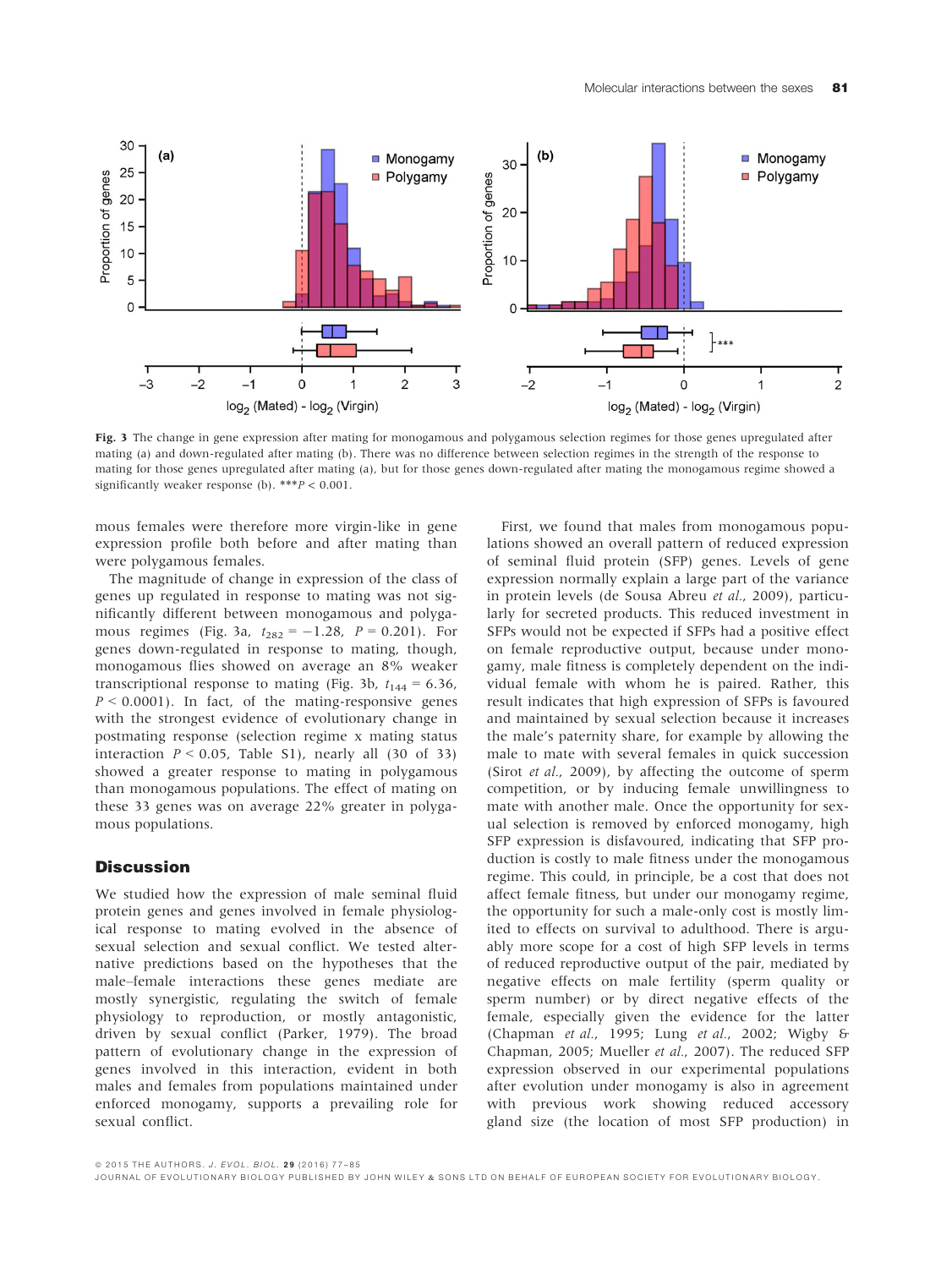populations evolving in mating systems with reduced sexual selection (Crudgington et al., 2009) and increased male competitive success in populations with relatively larger accessory glands (Wigby et al., 2009). These results support the notion that the receipt of SFPs comes at a net cost to female fitness and, under monogamy, males have evolved to reduce these costs to their single reproductive partner.

Second, both premating and post-mating gene expression profiles of monogamous females were more virgin-like than those of females from polygamous populations. Specifically, genes that are up regulated after mating showed on average lower expression in both virgin and mated monogamous females. The opposite was the case for genes down-regulated after mating (although for virgin females this difference was only marginally significant). The post-mating expression profile was measured in females mated within-population, and the transcriptional response to mating in females is known to be regulated in part by male SFPs (McGraw et al., 2004, 2008). Thus, the differences between monogamous and polygamous populations in post-mating expression profiles could, in principle, be mediated by lower SFP expression in monogamous males. This opens the possibility of future work to disentangle these effects by testing males and females from different evolved populations with one another. The differences we observed in premating expression cannot be influenced by males, however, and therefore must reflect evolutionary change directly affecting female gene expression. Such a systematic change would not be expected if these changes in expression mediated high fecundity or offspring investment – both selection regimes select for high reproductive output and larval competitive ability. It is possible that some of the changes in female premating gene expression evolved under monogamy as a result of relaxed sexual selection on female choice or female–female competition for males. However, given that the strength of sexual selection on females decreases after mating, premating expression of such genes should have evolved to be more similar to that of mated females, in contrast to the prevailing pattern. Thus, the most parsimonious explanation for the patterns in our data is that much of the female post-mating response functions as a costly defence mechanism against male antagonism and monogamy selects for reduced investment in this defence.

Our results are based on the relative expression of genes in the whole fly. Thus, we will detect changes in both the expression level on a per-cell basis, and in the relative size of structures such as the testis or female reproductive tract. Both of these types of changes are relevant to our predictions of changes in the total investment by males in SFPs and by females in the response to mating. Our power to detect changes relevant to evolution in monogamy will vary

with the expression pattern of the gene involved. For example, if only expression in reproductive structures is relevant, then power increases with the level of gene expression in that reproductive tissue, and decreases with the level of expression in nonreproductive tissue that may be unaffected by experimental evolution. For female expression, our initial screen for changes in gene expression after mating will tend to filter out those genes for which power to see evolutionary changes is lowest. The set of 428 genes tested for changes in the female will be enriched for genes in which our power to detect evolutionary changes is relatively high.

Overall, our results provide strong evidence that much of the molecular interplay between the sexes that occurs after mating has been shaped by conflict between the sexes and is generally not cooperative in nature. The idea that antagonism dominates male– female interactions has received support from many previous experimental evolution studies (Rice, 1996; Holland & Rice, 1999; Crudgington et al., 2010; Hollis & Houle, 2011). Our results add to this body of work by demonstrating the breadth of this antagonism in the expression of genes involved in post-copulatory interactions. In principle, the expression of only one or a few of these genes could be involved in antagonistic interactions, with the rest facilitating the onset of reproduction. Instead, even though many individual genes in our analysis do show different expression trends, the overall pattern is strong and consistent with sexual conflict being the main driver behind the evolution of much of the transcriptomic response to mating.

In the only other work to examine evolutionary change in mated female transcriptional profiles (Innocenti et al., 2014), genes that had been identified as responsive to mating (Innocenti & Morrow, 2009) were overrepresented among those that subsequently evolved differential expression between alternative mating systems. The expression levels of these genes also appeared more virgin-like in mated monogamous females (expression prior to mating was not measured). In contrast to our populations (Hollis & Houle, 2011) and those from past similar manipulations (Holland & Rice, 1999), fecundity is reduced in the monogamous populations of Innocenti et al. (2014). This difference may be partially explained by differences in the experimental manipulation between studies. One key difference is that the monogamy treatment of Innocenti et al. (2014) allows only a single mating, elevating the importance of sperm storage because females spend several days without males before laying eggs for the next generation. However, despite differences in the manipulations, it is clear that some element of the evolution of mating-responsive gene expression in females (e.g. the post-copulatory virgin-like expression profile found in both studies) is robust against details of the selection regime.

© 2015 THE AUTHORS. J. EVOL. BIOL. 29 (2016) 77-85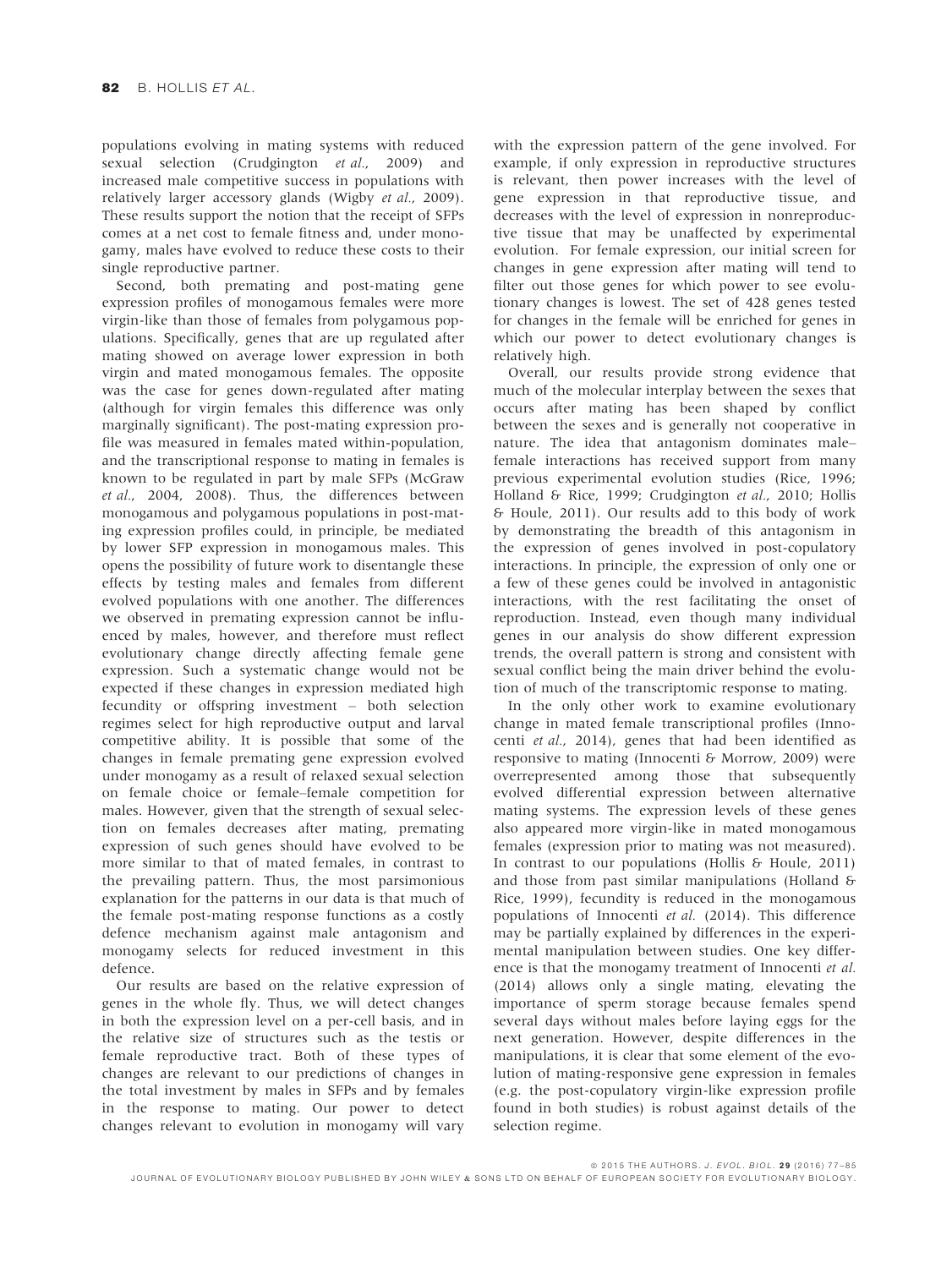Much of the research on the molecular basis of female defence against male antagonism, including this study, has focused on the magnitude of changes in expression after mating. However, it has been hypothesized that even before mating females are poised to receive male seminal fluid through anticipatory expression of genes whose products interact with male molecules (Heifetz & Wolfner, 2004; McGraw et al., 2004). This hypothesis gains direct experimental support from our results. We found that evolutionary change in these genes under monogamy not only occurred via reduction of the magnitude of response to mating, but also changes in baseline expression prior to mating. This indicates that virgin females are indeed poised for interaction with SFPs, and the degree of this anticipatory effect is reduced in females that co-evolve with males that invest less in SFPs. This opens the possibility that some aspects of female defence are fully on even before mating, and thus cannot be detected by looking at the plastic response to mating.

# Acknowledgments

We thank S. Miller and the FSU sequencing facility for assistance, and two reviewers for comments that helped to improve the manuscript. This work was supported by NSF grant DEB-0910281 to DH and BH and funding from the University of Lausanne to TJK.

#### Competing interests

We have no competing interests.

#### Author contributions

BH conceived of and performed the experiments, collected and analysed the data with TJK and wrote the manuscript with DH and TJK.

#### References

- Adams, E.M. & Wolfner, M.F. 2007. Seminal proteins but not sperm induce morphological changes in the Drosophila melanogaster female reproductive tract during sperm storage. J. Insect Physiol. 53: 319–331.
- Arnqvist, G. & Nilsson, T. 2000. The evolution of polyandry: multiple mating and female fitness in insects. Anim. Behav. 60: 145–164.
- Avila, F.W. & Wolfner, M.F. 2009. Acp36DE is required for uterine conformational changes in mated Drosophila females. Proc. Natl Acad. Sci. USA 106: 15796–15800.
- Avila, F.W., Sirot, L.K., LaFlamme, B.A., Rubinstein, C.D. & Wolfner, M.F. 2011. Insect seminal fluid proteins: identification and function. Annu. Rev. Entomol. 56: 21-40.
- Bolstad, B.M., Irizarry, R.A., Astrand, M. & Speed, T.P. 2003. A comparison of normalization methods for high density oligonucleotide array data based on variance and bias. Bioinformatics 19: 185–193.
- Carvalho, G.B., Kapahi, P., Anderson, D.J. & Benzer, S. 2006. Allocrine modulation of feeding behavior by the sex peptide of Drosophila. Curr. Biol. 16: 692–696.
- Chapman, T. 2008. The soup in my fly: evolution, form and function of seminal fluid proteins. PLoS Biol. 6: 1379–1382.
- Chapman, T., Liddle, L.F., Kalb, J.M., Wolfner, M.F. & Partridge, L. 1995. Cost of mating in Drosophila melanogaster females is mediated by male accessory gland products. Nature
- 373: 241–244. Chapman, T., Bangham, J., Vinti, G., Seifried, B., Lung, O., Wolfner, M.F. et al. 2003. The sex peptide of Drosophila melanogaster: female post-mating responses analyzed by using RNA interference. Proc. Natl Acad. Sci. USA 100: 9923–9928.
- Chen, P.S., Stummzollinger, E., Aigaki, T., Balmer, J., Bienz, M. & Bohlen, P. 1988. A male accessory-gland peptide that regulates reproductive-behavior of female Drosophila-melanogaster. Cell **54**: 291-298.
- Chintapalli, V.R., Wang, J. & Dow, J.A.T. 2007. Using FlyAtlas to identify better Drosophila melanogaster models of human disease. Nat. Genet. 39: 715–720.
- Chow, C.Y., Wolfner, M.F. & Clark, A.G. 2010. The genetic basis for male x female interactions underlying variation in reproductive phenotypes of Drosophila. Genetics <sup>186</sup>: 1355– U1451.
- Clark, A.G. & Begun, D.J. 1998. Female genotypes affect sperm displacement in Drosophila. Genetics 149: 1487–1493.
- Clark, A.G., Aguade, M., Prout, T., Harshman, L.G. & Langley, C.H. 1995. Variation in sperm displacement and its association with accessory-gland protein loci in Drosophilamelanogaster. Genetics 139: 189-201.
- Clark, A.G., Begun, D.J. & Prout, T. 1999. Female x male interactions in Drosophila sperm competition. Science 283: 217–220.
- Crudgington, H.S., Fellows, S., Badcock, N.S. & Snook, R.R. 2009. Experimental manipulation of sexual selection promotes greater male mating capacity but does not alter sperm investment. Evolution 63: 926–938.
- Crudgington, H.S., Fellows, S. & Snook, R.R. 2010. Increased opportunity for sexual conflict promotes harmful males with elevated courtship frequencies. J. Evol. Biol. 23: 440–446.
- Dalton, J.E., Kacheria, T.S., Knott, S.R.V., Lebo, M.S., Nishitani, A., Sanders, L.E. et al. 2010. Dynamic, mating-induced gene expression changes in female head and brain tissues of Drosophila melanogaster. BMC Genom. 11: 541.
- Domanitskaya, E.V., Liu, H.F., Chen, S.J. & Kubli, E. 2007. The hydroxyproline motif of male sex peptide elicits the innate immune response in Drosophila females. FEBS J. 274: 5659–5668.
- Eberhard, W.G. 1996. Female Control: Sexual Selection by Cryptic Female Choice. Princeton University Press, Princeton, New Jersey, USA.
- Findlay, G.D., Yi, X.H., MacCoss, M.J. & Swanson, W.J. 2008. Proteomics reveals novel Drosophila seminal fluid proteins transferred at mating. PLoS Biol. 6: 1417–1426.
- Giardina, T.J., Beavis, A., Clark, A.G. & Fiumera, A.C. 2011. Female influence on pre- and post-copulatory sexual selection and its genetic basis in Drosophila melanogaster. Mol. Ecol. 20: 4098–4108.
- Heifetz, Y. & Wolfner, M.F. 2004. Mating, seminal fluid components, and sperm cause changes in vesicle release in the Drosophila female reproductive tract. Proc. Natl Acad. Sci. USA 101: 6261–6266.

<sup>© 2015</sup> THE AUTHORS. J. EVOL. BIOL. 29 (2016) 77-85

JOURNAL OF EVOLUTIONARY BIOLOGY PUBLISHED BY JOHN WILEY & SONS LTD ON BEHALF OF EUROPEAN SOCIETY FOR EVOLUTIONARY BIOLOGY.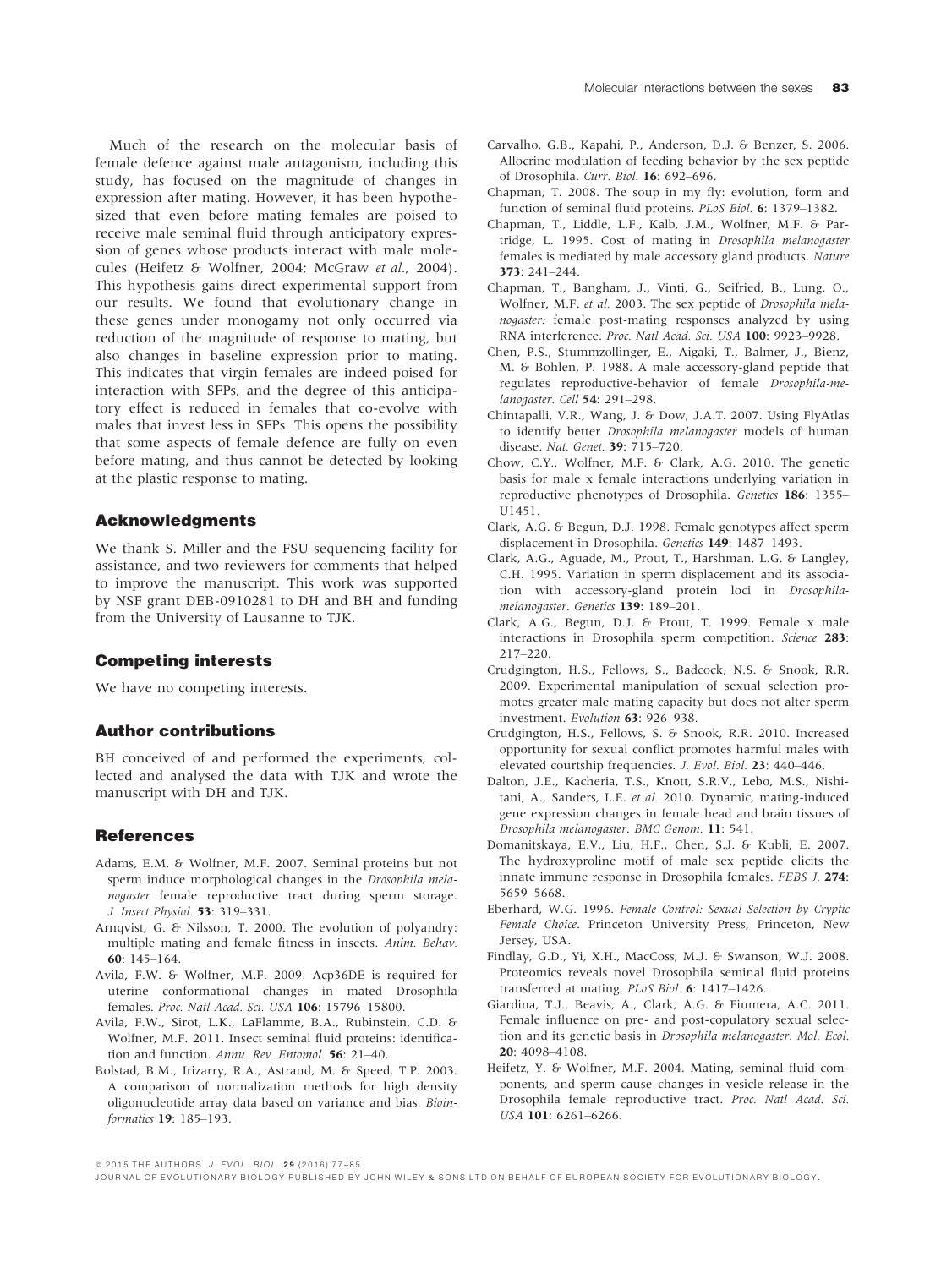- Heifetz, Y., Lung, O., Frongillo, E.A. Jr & Wolfner, M.F. 2000. The Drosophila seminal fluid protein Acp26Aa stimulates release of oocytes by the ovary. Curr. Biol. 10: 99–102.
- Heifetz, Y., Vandenberg, L.N., Cohn, H.I. & Wolfner, M.F. 2005. Two cleavage products of the Drosophila accessory gland protein ovulin can independently induce ovulation. Proc. Natl Acad. Sci. USA 102: 743–748.
- Holland, B. & Rice, W.R. 1999. Experimental removal of sexual selection reverses intersexual antagonistic coevolution and removes a reproductive load. Proc. Natl Acad. Sci. USA 96: 5083–5088.
- Hollis, B. & Houle, D. 2011. Populations with elevated mutation load do not benefit from the operation of sexual selection. J. Evol. Biol. 24: 1918–1926.
- Hollis, B. & Kawecki, T.J. 2014. Male cognitive performance declines in the absence of sexual selection. Proc. Biol. Sci. 281: 20132873.
- Hollis, B., Houle, D., Yan, Z., Kawecki, T.J. & Keller, L. 2014. Evolution under monogamy feminizes gene expression in Drosophila melanogaster. Nat. Commun. 5: 3482.
- Hughes, K.A. 1997. Quantitative genetics of sperm precedence in Drosophila melanogaster. Genetics 145: 139–151.
- Innocenti, P. & Morrow, E.H. 2009. Immunogenic males: a genome-wide analysis of reproduction and the cost of mating in Drosophila melanogaster females. J. Evol. Biol. 22: 964– 973.
- Innocenti, P., Flis, I. & Morrow, E.H. 2014. Female responses to experimental removal of sexual selection components in Drosophila melanogaster. BMC Evol. Biol. 14: 239.
- Irizarry, R.A., Bolstad, B.M., Collin, F., Cope, L.M., Hobbs, B. & Speed, T.P. 2003. Summaries of affymetrix GeneChip probe level data. Nucleic Acids Res. 31: e15.
- Isaac, R.E., Li, C.X., Leedale, A.E. & Shirras, A.D. 2010. Drosophila male sex peptide inhibits siesta sleep and promotes locomotor activity in the post-mated female. Proc. R. Soc. B Biol. Sci. 277: 65–70.
- Kapelnikov, A., Zelinger, E., Gottlieb, Y., Rhrissorrakrai, K., Gunsalus, K.C. & Heifetz, Y. 2008. Mating induces an immune response and developmental switch in the Drosophila oviduct. Proc. Natl Acad. Sci. USA 105: 13912–13917.
- LaFlamme, B.A., Ram, K.R. & Wolfner, M.F. 2012. The Drosophila melanogaster seminal fluid protease "Seminase" regulates proteolytic and post-mating reproductive processes. PLoS Genet. <sup>8</sup>: e1002435.
- LaFlamme, B.A., Avila, F.W., Michalski, K. & Wolfner, M.F. 2014. A Drosophila protease cascade member, seminal metalloprotease-1, Is activated stepwise by male factors and requires female factors for full activity. Genetics 196: 1117-+.
- Lawniczak, M.K.N. & Begun, D.J. 2004. A genome-wide analysis of courting and mating responses in Drosophila melanogaster females. Genome 47: 900–910.
- Lawniczak, M.K.N. & Begun, D.J. 2007. Molecular population genetics of female-expressed mating-induced serine proteases in Drosophila melanogaster. Mol. Biol. Evol. 24: 1944–1951.
- Lung, O., Tram, U., Finnerty, C.M., Eipper-Mains, M.A., Kalb, J.M. & Wolfner, M.F. 2002. The Drosophila melanogaster seminal fluid protein Acp62F is a protease inhibitor that is toxic upon ectopic expression. Genetics 160: 211–224.
- Lupold, S., Pitnick, S., Berben, K.S., Blengini, C.S., Belote, J.M. & Manier, M.K. 2013. Female mediation of competitive fertilization success in Drosophila melanogaster. Proc. Natl Acad. Sci. USA 110: 10693-10698.
- Lyne, R., Smith, R., Rutherford, K., Wakeling, M., Varley, A., Guillier, F. et al. 2007. FlyMine: an integrated database for Drosophila and Anopheles genomics. Genome Biol. 8: R129.
- Mack, P.D., Kapelnikov, A., Heifetz, Y. & Bender, M. 2006. Mating-responsive genes in reproductive tissues of female Drosophila melanogaster. Proc. Natl Acad. Sci. USA 103: 10358–10363.
- Manning, A. 1962. Sperm factor affecting receptivity of Drosophila melanogaster females. Nature 194: 252–253.
- McGraw, L.A., Gibson, G., Clark, A.G. & Wolfner, M.F. 2004. Genes regulated by mating, sperm, or seminal proteins in mated female Drosophila melanogaster. Curr. Biol. 14: 1509–1514.
- McGraw, L.A., Clark, A.G. & Wolfner, M.F. 2008. Post-mating gene expression profiles of female Drosophila melanogaster in response to time and to four male accessory gland proteins. Genetics 179: 1395–1408.
- Monsma, S.A. & Wolfner, M.F. 1988. Structure and expression of a Drosophila male accessory gland gene whose product resembles a peptide pheromone precursor. Genes Dev. 2: 1063–1073.
- Mueller, J.L., Page, J.L. & Wolfner, M.F. 2007. An ectopic expression screen reveals the protective and toxic effects of drosophila seminal fluid proteins. Genetics 175: 777–783.
- Mueller, J.L., Linklater, J.R., Ram, K.R., Chapman, T. & Wolfner, M.R. 2008. Targeted gene deletion and phenotypic analysis of the Drosophila melanogaster seminal fluid protease inhibitor Acp62F. Genetics 178: 1605–1614.
- Panhuis, T.M. & Swanson, W.J. 2006. Molecular evolution and population genetic analysis of candidate female reproductive genes in Drosophila. Genetics 173: 2039–2047.
- Park, M. & Wolfner, M.F. 1995. Male and female cooperate in the prohormone-like processing of a Drosophila-melanogaster seminal fluid protein. Dev. Biol. 171: 694–702.
- Parker, G.A. 1970. Sperm competition and its evolutionary consequences in insects. Biol. Rev. Camb. Philos. Soc. 45: 525– 567.
- Parker, G.A. 1979. Sexual selection and sexual conflict. In: Sexual Selection and Reproductive Competition in Insects (M.S. Blum & N.A. Blum, eds), pp. 123–166. Academic Press, London.
- Peng, J., Zipperlen, P. & Kubli, E. 2005. Drosophila sex-peptide stimulates female innate immune system after mating via the Toll and Imd pathways. Curr. Biol. 15: 1690-1694.
- Priest, N.K., Galloway, L.F. & Roach, D.A. 2008. Mating frequency and inclusive fitness in Drosophila melanogaster. Am. Nat. 171: 10–21.
- Prokupek, A., Hoffmann, F., Eyun, S.I., Moriyama, E., Zhou, M. & Harshman, L. 2008. An evolutionary expressed sequence tag analysis of Drosophila spermatheca genes. Evolution 62: 2936–2947.
- Ram, K.R. & Wolfner, M.F. 2007. Sustained post-mating response in Drosophila melanogaster requires multiple seminal fluid proteins. PLoS Genet. 3: 2428-2438.
- Ram, K.R., Sirot, L.K. & Wolfner, M.F. 2006. Predicted seminal astacin-like protease is required for processing of reproductive proteins in Drosophila melanogaster. Proc. Natl Acad. Sci. USA 103: 18674–18679.
- Rice, W.R. 1996. Sexually antagonistic male adaptation triggered by experimental arrest of female evolution. Nature 381: 232–234.
- SAS Institute. 2011. The SAS System for Windows, Release 9.2. SAS Institute, Cary, NC.
- Sirot, L.K., Buehner, N.A., Fiumera, A.C. & Wolfner, M.F. 2009. Seminal fluid protein depletion and replenishment in

© 2015 THE AUTHORS. J. EVOL. BIOL. 29 (2016) 77-85